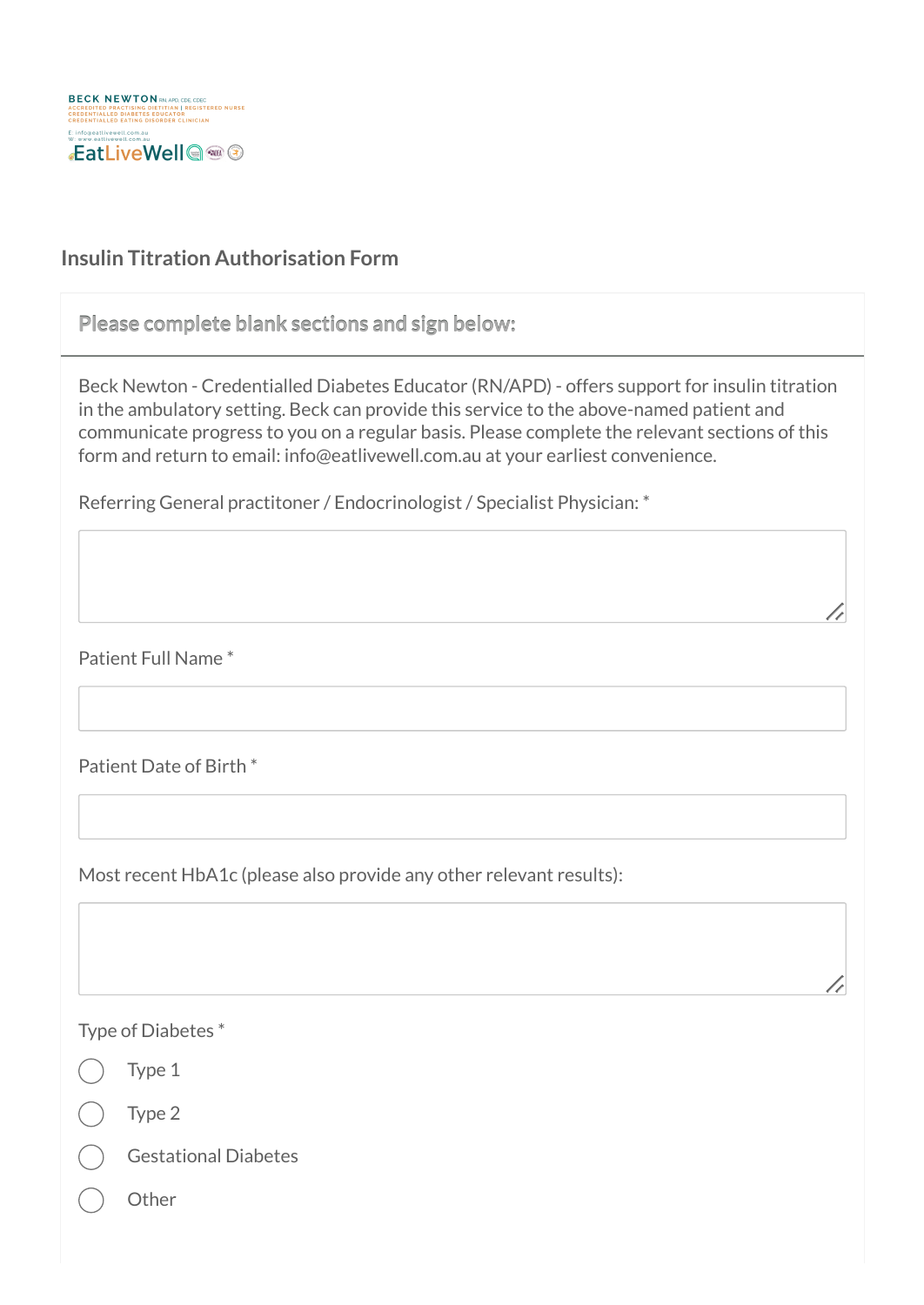|  |  | Additional notes/comments: |
|--|--|----------------------------|
|--|--|----------------------------|

Current insulin administration method: \*

Basal/Bolus Multiple Daily Injections (MDI)

Insulin Pump

Basal/long-acting only

Please state any other diabetes related medications prescribed:

Target blood glucose range(s):

- Fasting 4-7mmol
- Postprandial 6-10mmol
- Other target for fasting:
- Other target postprandial:

Please provide 'other' ranges

Current insulin to carbohydrate ratio(s) (if known/applicable):

Current insulin sensitivity factor(s) (if known/applicable):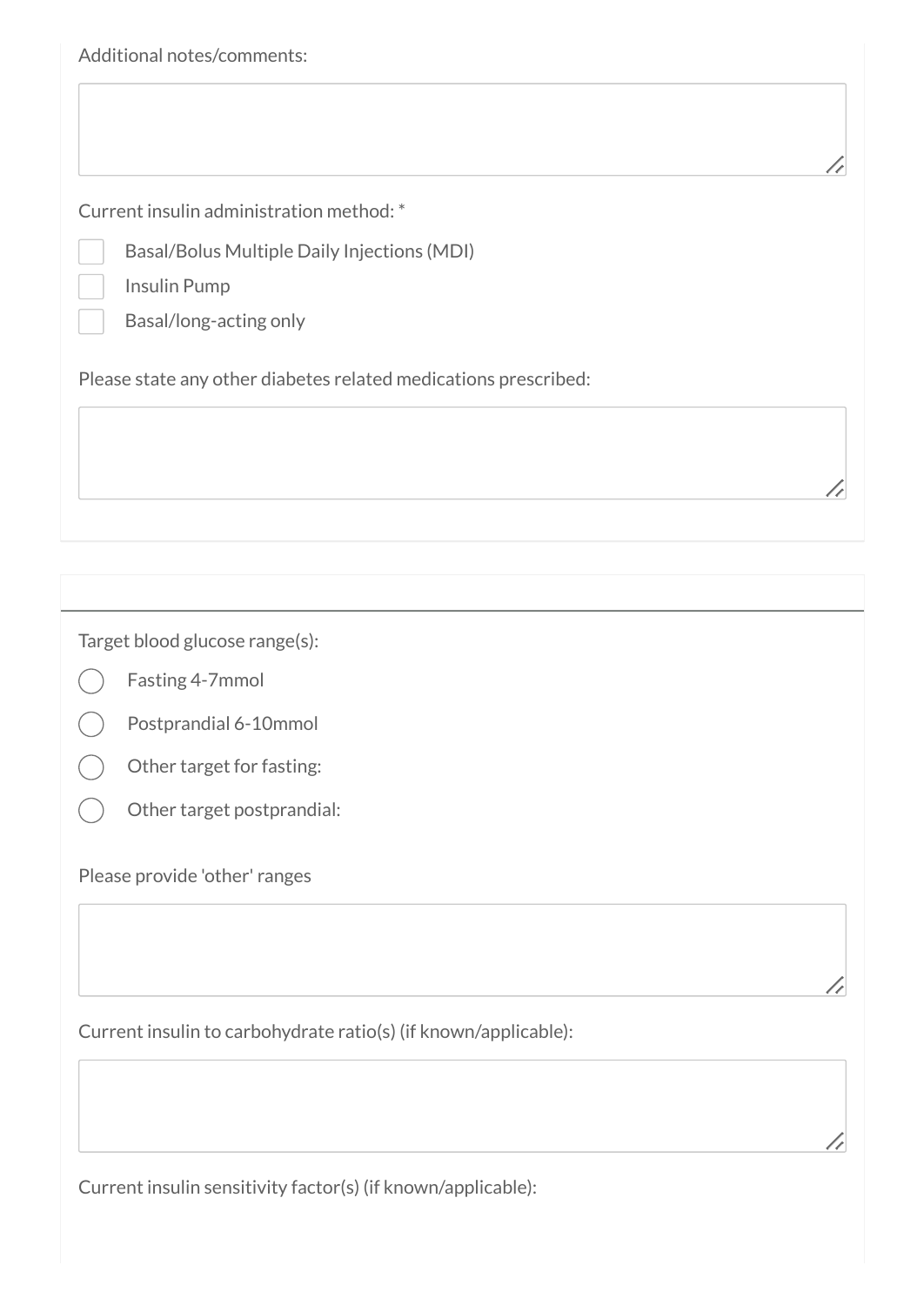| Current Basal (Long-Acting) insulin (if applicable):  |  |
|-------------------------------------------------------|--|
| Name:<br>Levemir<br>Optisulin<br>Toujeo               |  |
| Dose(s):                                              |  |
| Timing:                                               |  |
|                                                       |  |
| Current Bolus (Rapid-Acting) insulin (if applicable): |  |
| Name:<br>Apidra<br>Humalog<br>Novorapid               |  |

 $\sqrt{2}$ 

 $\overline{\phantom{0}}$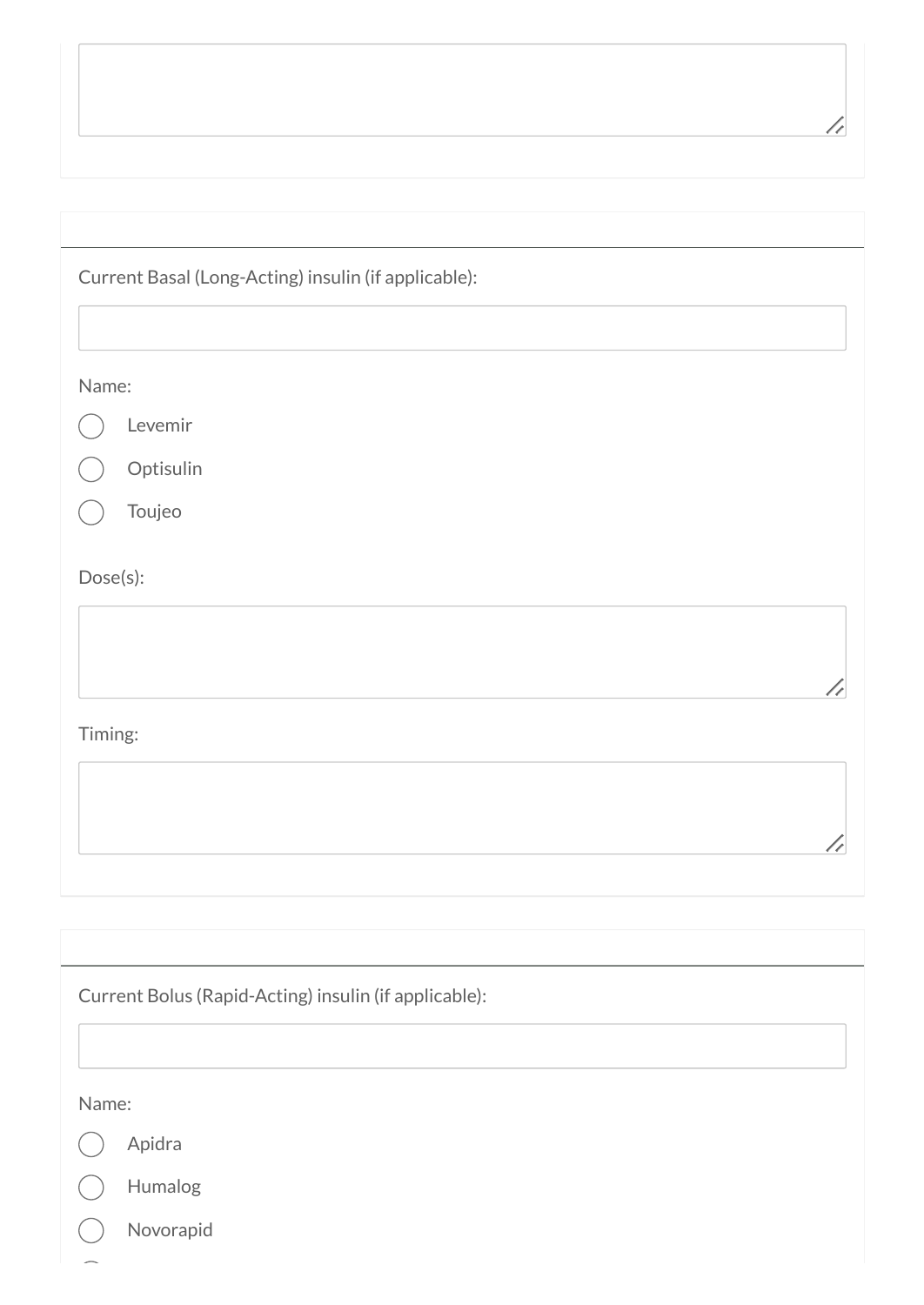|          | Fiasp                                       |
|----------|---------------------------------------------|
|          | Administered via:                           |
|          | Pump                                        |
|          | Multiple Daily Injection (MDI) - fixed dose |
|          | Multiple Daily Injection (MDI) - flexible   |
| Dose(s): |                                             |
|          |                                             |
|          |                                             |

//

//

//

Current pre-mixed insulin (if applicable):

Name:

Dose:

Timing:

**Case Management for Patient Insulin Therapy in an Ambulatory Setting**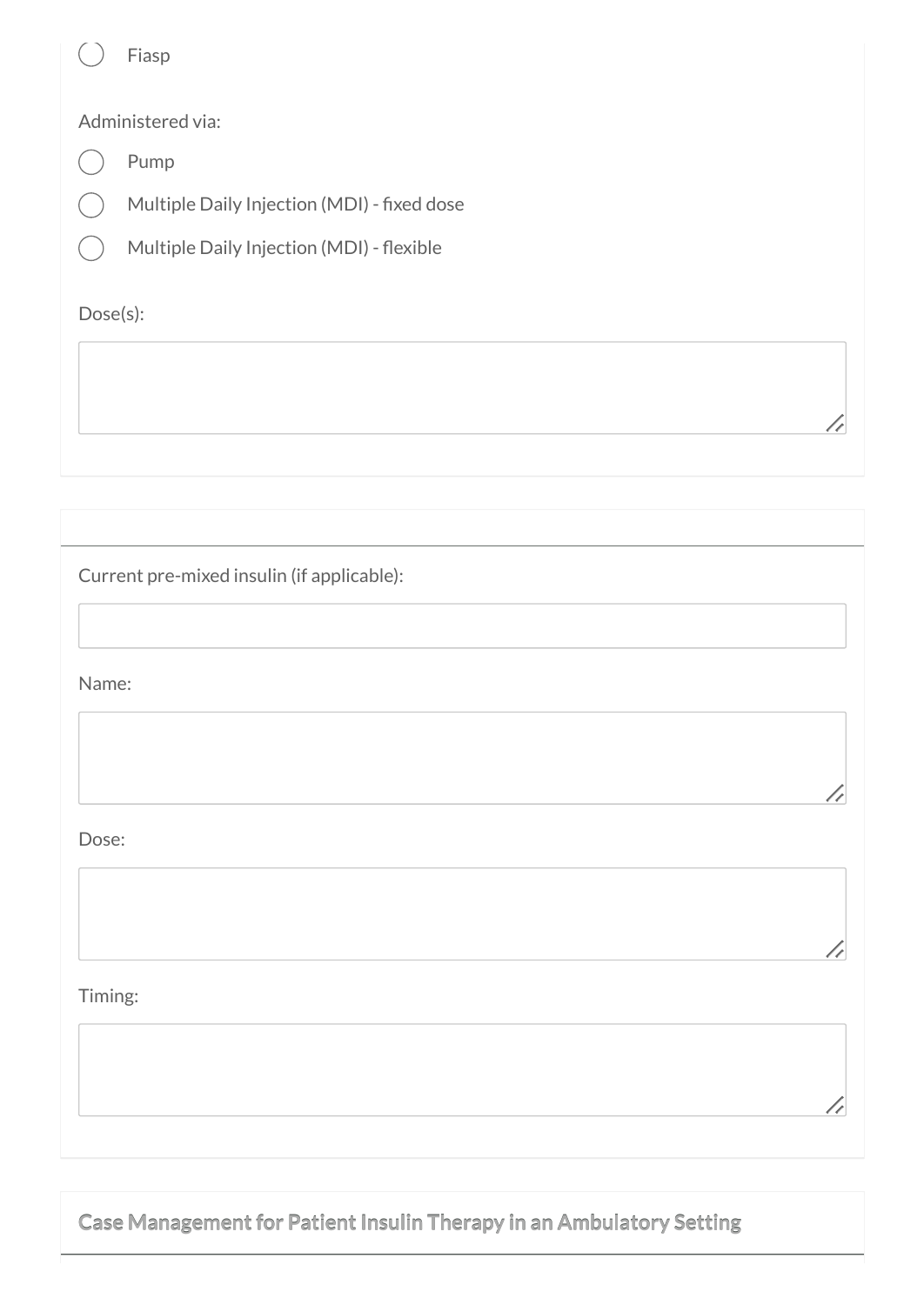Please indicate by ticking the appropriate sections, otherwise this referral is INVALID

The referrer wishes Beck Newton (CDE/ RN) to undertake insulin dose adjustment, assist and teach self-management of ongoing insulin dose adjustment and commence the patient on a bolus advice calculator if the patient agrees or requests.

Yes (please complete applicable agreed insulin adjustment ranges below)

 $($ 

| Agreed insulin adjustment ranges (as applicable)                                                      |
|-------------------------------------------------------------------------------------------------------|
| Basal/Long-acting insulin dose: +/- 10 units<br>Yes<br>No<br>Please advise alternative:<br>N/A        |
| Insulin pump basal rates: +/- 2 units/hour<br>Yes<br>No<br>please advise alternative<br>N/A           |
| Insulin to carbohydrate ratios: +/-10 grams:<br>Yes<br><b>No</b><br>Please advise alternative:<br>N/A |
| Insulin sensitivity factors: +/- 5mmol<br>Yes<br>No<br>Please advise alternative:<br>N/A              |